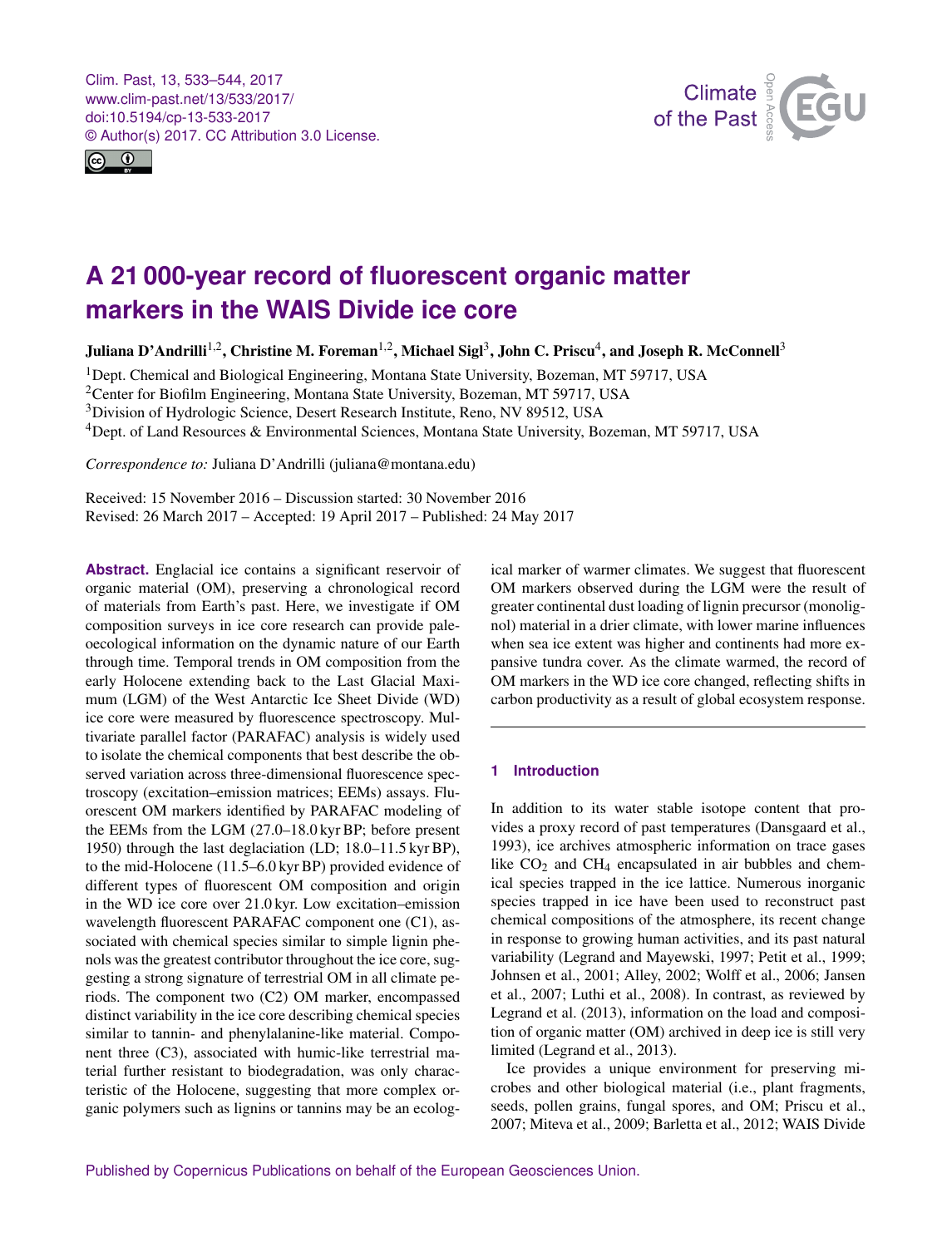Project Members, 2015). OM, comprised of biomolecules from living and decaying organisms and also input from surrounding environments, plays a significant role in aquatic ecosystems affecting many biogeochemical processes that, in turn, influence its contribution to the global carbon (C) cycle (Battin et al., 2008). Englacial OM may also contribute to global carbon dynamics upon its decomposition after being released from the ice lattice by melting and retreat (Priscu and Christner, 2004; Priscu et al., 2008). Therefore, as a reservoir of chronologically preserved OM and a potential source of carbon and biological material, determining ice core OM composition and reactive nature is essential to understanding past carbon signatures that could impact our future.

Ice core studies rely on the paradigm that atmospheric deposition is the sole mechanism for specific gases and materials to become trapped in the ice. Extending that idea to include OM, the trapped material becomes a catalog of preserved paleoecological markers of Earth's history, which can be used to better understand biogeochemical processing, carbon stocks, and cycling events. While still a novel addition to deep ice core research, chemically characterizing the OM markers (i.e., composition and chemical species) of englacial ice is of particular interest for several reasons: (1) OM markers can be linked to their source (e.g., aquatic, terrestrial), describing different influences of past and present ecosystems; (2) OM markers can serve as a proxy for englacial biological activity from in situ production, potentially explaining anomalous concentrations of other gases (e.g.,  $CH_4$ ,  $CO_2$ ) in ice core research; and (3) OM could be a pivotal contributor to the global carbon cycle if materials released to surrounding environments are metabolized to greenhouse gasses (e.g.,  $CO<sub>2</sub>$  and  $CH<sub>4</sub>$ ) in a warming climate.

We hypothesize that Antarctic englacial ice contains a chronological record of OM markers that reflect changes following the Last Glacial Maximum (LGM). To test this hypothesis we used fluorescence spectroscopy to generate excitation–emission matrices (EEMs), a bulk analytical method commonly used to probe the OM source and nature in aquatic ecosystems. Fluorescence spectroscopy is advantageous to employ for a large sample set with low sample volumes due to rapid data acquisition and the wealth of information generated describing OM fluorescing markers, chemical character, and source influences (Coble et al., 1990; Coble, 1996; Stedmon and Cory, 2014). For this study, all possible sources of OM markers detected within the West Antarctic Ice Sheet (WAIS) Divide ice cores were considered; however, we can only speculate on the possibility of in situ OM production due to methodological limitations. A total of 1191 meltwater samples of limited volume (∼ 7.5 mL) were examined from 1400 m of deep ice, corresponding to 21.0 kyr, extending from the LGM, through the last deglaciation (LD), to the mid-Holocene. This is the first high temporal resolution analysis of englacial OM markers by fluorescence spectroscopy from the Antarctic ice sheet.



**Figure 1.** Location of the West Antarctic Ice Sheet (WAIS) Divide in western Antarctica, with elevation contour lines: 112.085◦ W, 79.467◦ S; 1766 m surface elevation [\(http://www.waisdivide.unh.](http://www.waisdivide.unh.edu/) [edu/\)](http://www.waisdivide.unh.edu/).

# **2 Methods**

## 2.1 WAIS Divide sample site description

Ice cores were collected as a part of the multidisciplinary WAISCORES project at 79.467◦ S and 112.085◦ W, Antarctica (Fig. 1) (WAIS Divide Project Members, 2013, 2015). Snow precipitation at this site is relatively high, with an average annual accumulation rate  $0.207$  m<sub>weq</sub> a<sup>-1</sup> (Banta et al., 2008), compared to other Antarctic locations, resulting in ice cores containing a high-resolution record of trapped gases, chemicals, and biotic and abiotic constituents over the last 65 000 years (dating scale WDC06A-7; WAIS Divide Project Members, 2013).

# 2.2 Ice core collection, preparation, and melting

Ice core drilling and recovery was completed in 2012 to a depth of 3405 m, using a hydrocarbon-based drilling fluid (Isopar-K; ExxonMobil Chemicals). Ice cores were transported to the National Ice Core Laboratory (NICL) in Denver, Colorado, for ice core processing. For this project, 1400 m of ice cores (depths: 1300–2700 m below the surface) dating from 6.0 to 27.0 kyr BP (before present 1950) by the WDC06A-7 timescale (WAIS Divide Project Members, 2013) were cut into  $3 \times 3 \times 100$  cm long sections and transferred to the Desert Research Institute (DRI) in Reno, Nevada, for continuous melting  $(4.5 \text{ mL min}^{-1})$  in a closed continuous-flow analysis (CFA) system (McConnell et al., 2002, 2007, 2014). The quality of the ice cores was excellent, well below the brittle ice zone without cracks (a section of ice containing a break in continuity, but still intact), and fractures (a section broken completely). Meltwater (7.5 mL for each sample) from the innermost section of the ice cores was directed to a discrete sample collector (Gilson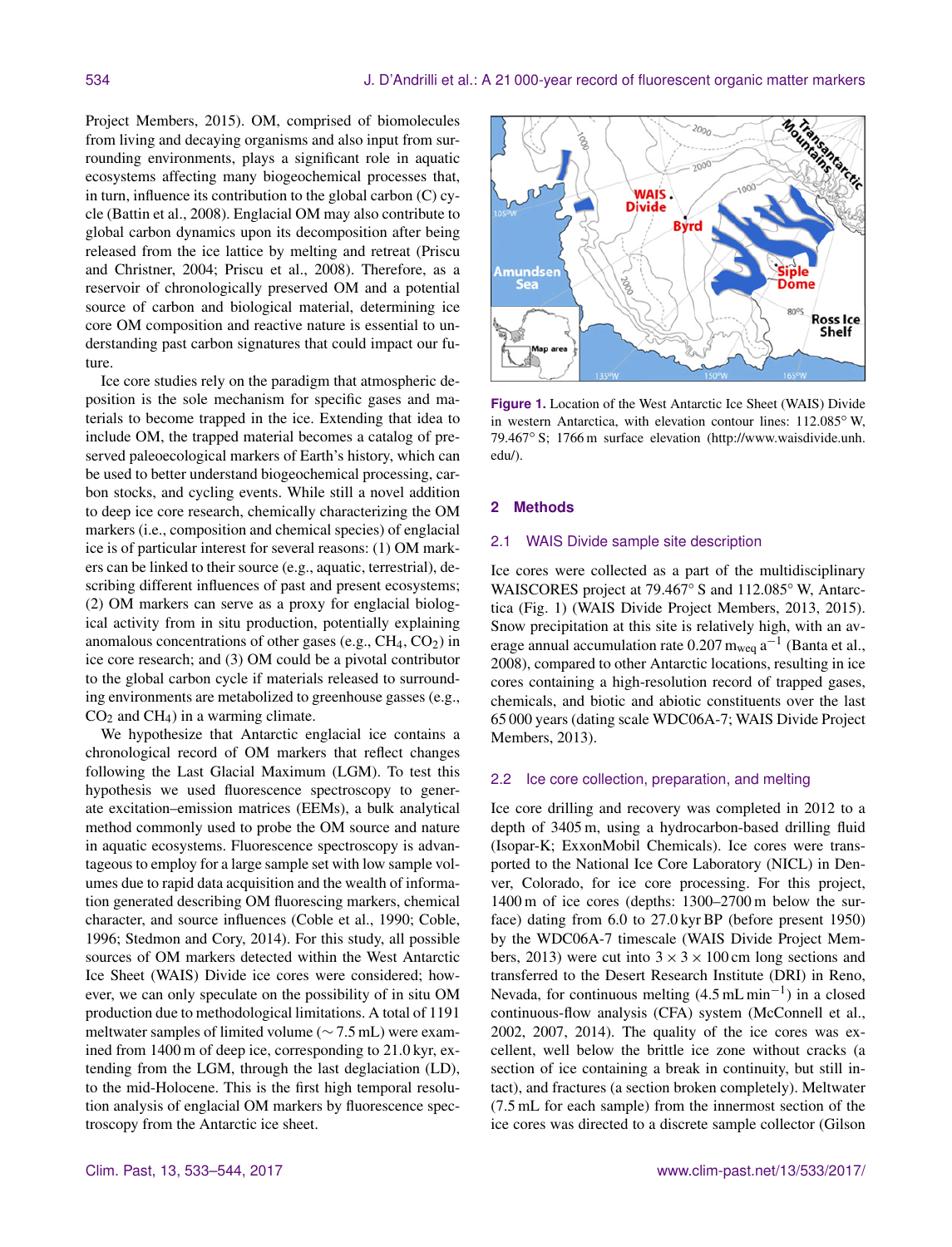223) and dispensed into prefired (425  $\degree$ C for 4 h) Teflon-lined septa-sealed amber glass vials, maintained at 4 °C to minimize volatilization and atmospheric exposure. Deionized water blanks were routinely analyzed through the CFA system to ensure a contaminant-free environment. A Milli-Q water blank was also collected in the sealed amber glass vials for fluorescence analysis due to potential septa-lid contamination. Any resulting fluorescence was subtracted from all EEMs prior to further analyses.

# 2.3 Ice core OM absorbance

Prior to fluorescence spectroscopy, absorbance spectra of WAIS Divide (WD) core meltwater samples were collected from 190 to 1100 nm (UV-Vis spectral range) using a Genesys 10 Series (Thermo-Scientific) spectrophotometer with a 1 cm path length cuvette and VISIONlite software. Obtaining UV-Vis absorbance spectra is necessary for the post-processing calculations of spectral corrections including primary and secondary inner filter effects (Acree et al., 1991; Tucker et al., 1992). Absorbance values at  $254 \text{ nm}$   $(A_{254})$ greater than 0.3 absorbance units (a.u.) require dilution prior to collecting the UV-Vis absorbance spectra and EEMs. WD ice core OM samples were optically transparent, with measured A<sub>254</sub> values well below 0.3 a.u. after blank correction; consequently, no sample dilution prior to UV-Vis absorbance measurements and EEMs was required (Miller and McKnight, 2010; Miller et al., 2010). Spectra were blank corrected against purified water from a Milli-Q system each day. UV-Vis absorbance spectra were subsequently incorporated into the spectral correction calculations for post-processing the EEMs data.

### 2.4 Fluorescence spectroscopy

EEMs were generated on a Horiba Jobin Yvon Fluoromax-4 spectrofluorometer equipped with a Xenon lamp light source and a 1 cm path length quartz cuvette. Excitation (Ex) wavelengths were scanned from 240 to 450 nm in 10 nm intervals, and emission (Em) was recorded between 300 and 560 nm in 2 nm increments. Data integration time was 0.25 s, and data acquisition was carried out in signal/reference mode using a 5 nm bandpass on both Ex and Em monochromators, normalizing the fluorescence Em signal with the Ex light intensity. Data were normalized by the area under the Raman peak of a Milli-Q water sample each day at  $Ex = 350$  nm and Em = 365–450 nm (e.g., maximum value 3.33877  $\times$  10<sup>5</sup> counts per second at 396 nm) based on previously reported ranges (Lawaetz and Stedmon, 2009). Post-processing of the fluorescence data was completed in MATLAB to generate 3-D EEMs, which included sample corrections for our specific septa-lid/vial blank subtraction, and Raman and Rayleigh–Tyndall scattering following the smoothing procedures outlined in drEEM (Decomposition routines for Excitation Emission Matrices; v. 0.3.0) (Murphy et al., 2013).

EEMs were prepared for multivariate parallel factor (PARAFAC) analysis following a similar procedure previously outlined for sample classification, normalization, and subset selection (Cawley et al., 2012) to model the WD fluorescent OM character. This procedure was selected after failed attempts to validate modeled results of the entire EEMs data set, due to high percentages of outlier removal, noise/scattering interference, normalization effects, and low percentages of data fitted by each component producing high percentages of residual fluorescence. Briefly, EEMs were grouped by fluorescence into separate categories (relatively subjective categorization based on resolved fluorescence patterns; i.e., protein- and humic-like, scattering) and normalized within each category group to their maximum Em intensities to reduce the compensating effects that occur when normalizing samples over greatly varying fluorescence intensities. Using a randomization selection program, 20 samples were selected from each group for the representative subset of samples ( $n = 140$ ) for PARAFAC analysis. PARAFAC analysis continues to be widely used to decompose EEMs into individual OM fluorescent chemical components (Bro, 1997; Stedmon et al., 2003; Murphy et al., 2013). A threecomponent PARAFAC model was generated for the subset of samples by drEEM and the N-way toolbox scripts in MAT-LAB under non-negativity constraints (Stedmon and Bro, 2008; Murphy et al., 2013). The three-component model was validated by split half analysis, with all of the components in the split model tests finding a match with a Tucker correlation coefficient > 0.95 (Murphy et al., 2013). The core consistency value was 97 %, which was within the acceptable range suggested for robust PARAFAC modeling. Two- and fourcomponent models were also attempted, with a validation of the two-component model but a considerably lower core consistency value for the four-component model. PARAFAC analysis beyond three components produced additional modeled results of noise; thus, we were unable to validate a fourcomponent model. Therefore, the three-component model was selected to best represent the entire data set and was used for further interpretation of our results.

To investigate how the PARAFAC model components would potentially shift based on climate periods, three separate PARAFAC models (representing LGM, LD, and Holocene) were also tested, which produced somewhat redundant results (specifically for components one and three – C1 and C3) compared to our three-component PARAFAC model of the entire data set. With large groupings of outliers varying over different climate periods, these separate models were not appropriate tools to analyze statistical changes in all the fluorescing components over time. However, the variation in the fluorescing regions comprising PARAFAC component two (C2) from the LGM to the Holocene was captured by this method; thus, those results are presented as qualitative comparative complements to the original model.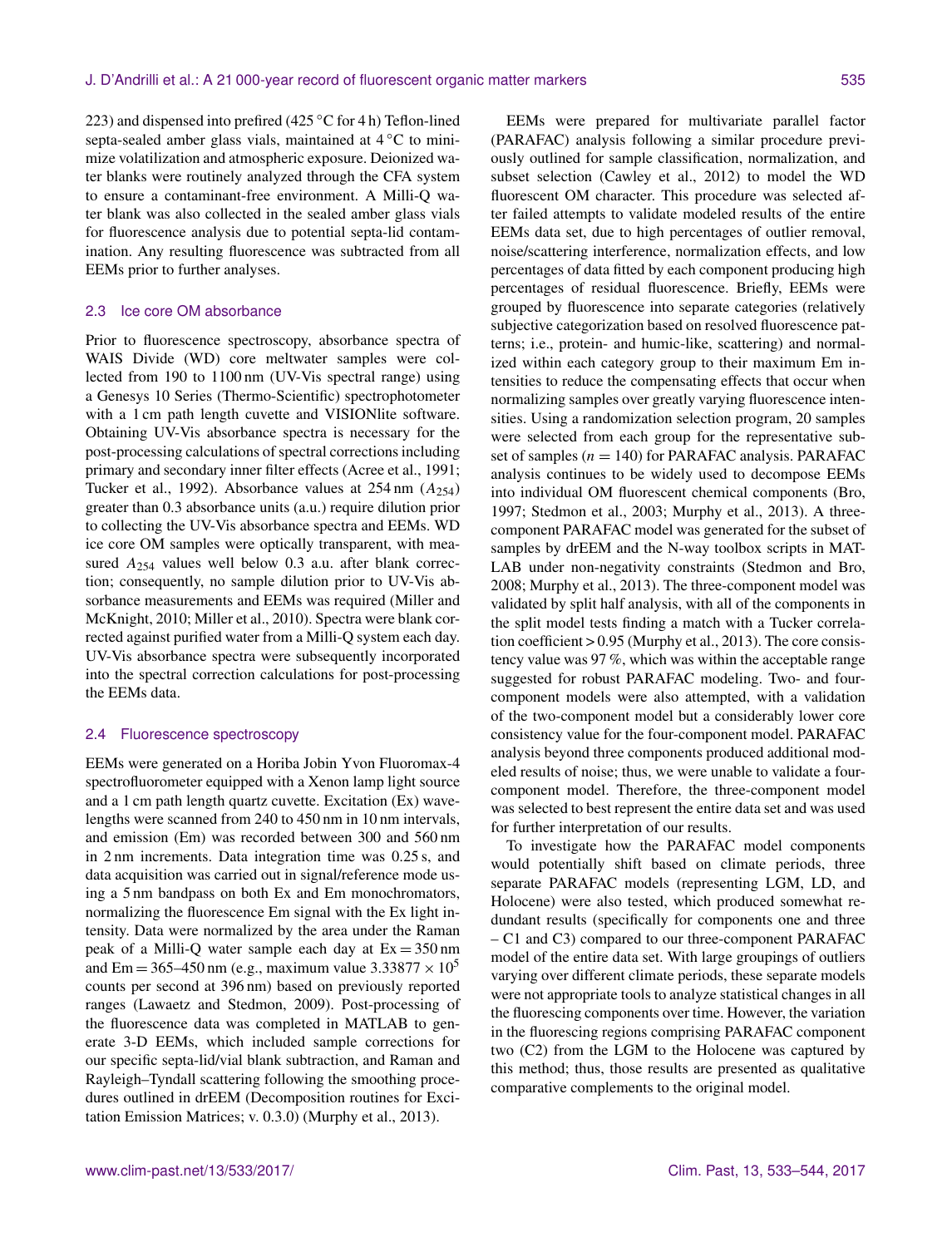

**Figure 2.** PARAFAC analysis results for West Antarctic Ice Sheet Divide ice core organic matter showing (a) C1, C2, and C3 and (b) the fluorescence percentage of each component contributing to the overall fluorescence signature over the LGM, LD, and Holocene climate periods as a function of time (kyr BP). Average fluorescence percentages (gray dashed lines) are provided for each component, separately calculated for each climate period. Fluorescent data were reported in Raman units. Note: C3 average fluorescence percentages are considerably lower in the LGM and LD and did not correspond to resolved fluorophores.

## 2.5 Elemental analysis

Meltwater from the interior section of the ice core was also used for a broad range of elemental analyses (WAIS Divide Project Members, 2013) including calcium (Ca) as an indicator of continental dust. From the CFA system at DRI, meltwater was directed through Teflon tubing to two inductively coupled plasma mass spectrometers (ICPMS; Element 2 Thermo Scientific) located in an adjacent class 100 clean room for continuous trace element analysis (Mc-Connell et al., 2007). Non-sea salt calcium (nssCa) concentrations were calculated following standard procedures from measured total concentrations of Ca using abundances in sea water and mean sediment (Bowen, 1979). Concentrations of sea salt sodium (ssNa) data from the LGM through deglaciation were previously reported and referenced in this work as a sea ice proxy throughout all climate periods (WAIS Divide Project Members, 2013).

#### **3 Results**

# 3.1 Fluorescent OM markers in the WD core

WD EEMs (1191 samples covering 1400 m of ice core) dating from the LGM (27.0–18.0 kyr BP) to the mid-Holocene (11.5–6.0 kyr BP) were analyzed to characterize the OM fluorescing components in ice. All samples contained low Ex– Em wavelength (240–270 and 300–350 nm) fluorescence characteristic of more easily altered material by microorganisms, representing fluorescent OM markers potentially of proteinaceous (Coble et al., 1990, 1998), polycyclic aro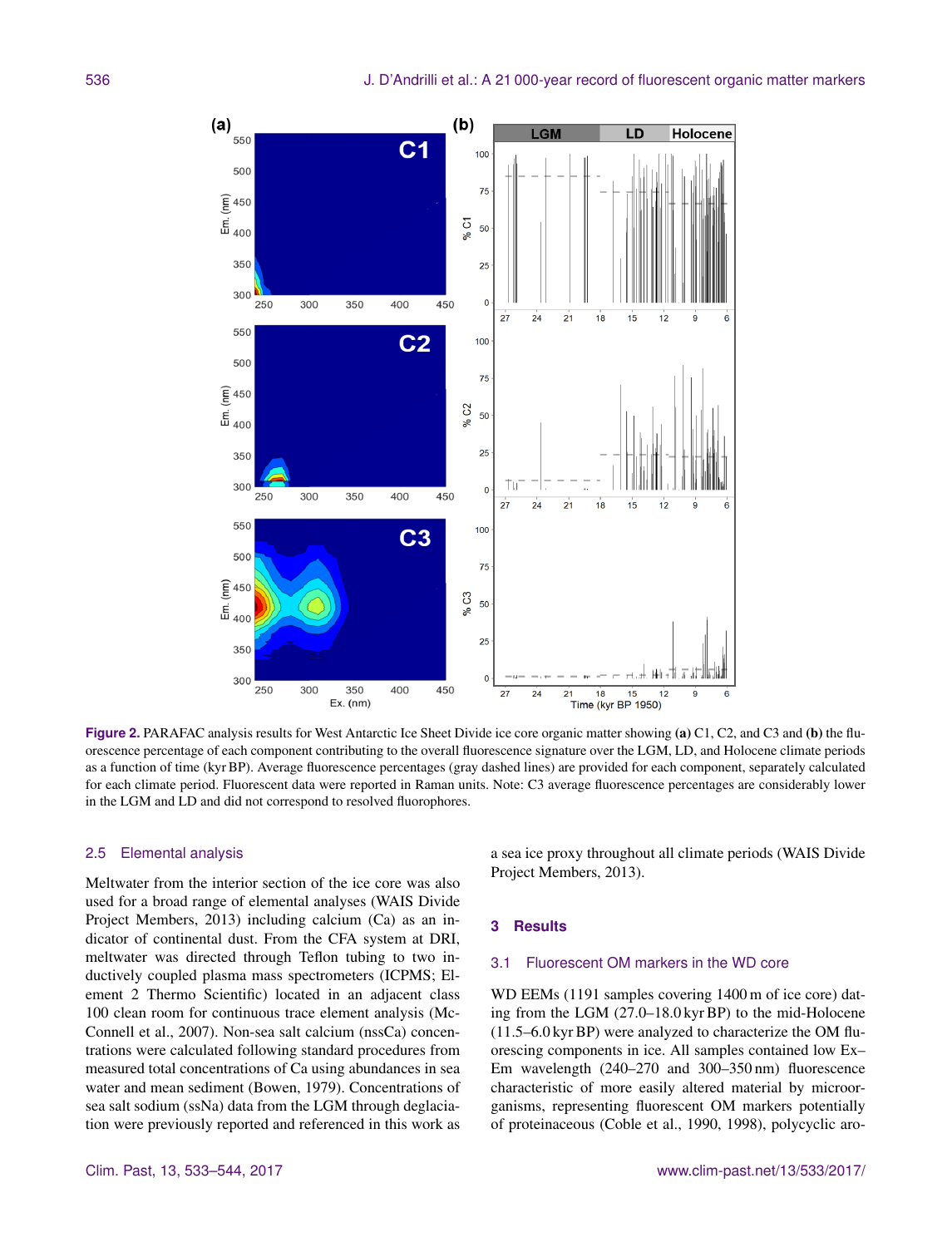matic hydrocarbon (PAH) (Ferretto et al., 2014), and simple phenol, tannin, or monolignol (Coble, 2014) origin. Fewer samples (2.5 %) contained OM fluorescence at higher Ex– Em wavelengths (240–250 and 340–530 nm), characteristic of more humic-like markers of terrestrial plant/soil origin (Coble et al., 1990). Examples of EEMs with low and high Ex–Em wavelength fluorescence can be seen in the Supplement Fig. S1a–c. Since OM is a complex mixture containing a broad range of molecules in potentially overlapping fluorescent regions, the application of PARAFAC analysis was used to resolve the representative subset of samples into individual OM fluorescing components characterized by their Ex–Em maxima. The PARAFAC fluorescing components were analyzed to describe the chemical composition of the OM fluorescent markers, and the modeled results were then further interrogated to identify the contributions of each fluorescing component over the three different climate periods.

Three OM PARAFAC components were identified from the WD EEMs (fluorescing regions shown in Fig. 2a, and Ex–Em wavelength loading scores shown in Fig. S2). PARAFAC C1 (Fig. 2a, top) showed maximum fluorescence in a region analogous to the secondary fluorescence of fluorophore peak B (tyrosine-like; Ex: 240; Em: 300 nm), typically associated with microbial processing in aquatic environments (Coble et al., 1990, 1998). Regions of fluorescence at such Ex–Em wavelengths are commonly referred to as "protein-like" but overlap with fluorescence of other origins (Coble, 2014). However, without the primary region of fluorescence associated with fluorophore peak B (tyrosine-like) at higher Ex–Em wavelengths, the OM fluorescent marker of C1 cannot be determined to be tyrosine-like material of microbial origin by this method. Rather, OM with similar Ex– Em wavelength fluorescence has been documented for simple phenols (e.g., tannins and monolignols) commonly detected in natural waters (Coble, 2014). Simple phenolic OM is characteristically lower in molecular weight and aromaticity and is considered to be more easily altered in the environment as compared to more humic-like material (Coble, 2014). Thus, we report the chemical composition of WD OM in C1 to be most similar to monolignol chemical species, ubiquitously found in the environment as the precursors to lignin material detected in vascular plants. Once thought to be generated in the environment from tyrosine, the biosynthesis of monolignols actually originates from phenylalanine via multiple enzymatic reactions; it therefore shares a protein-like origin but ultimately is chemically linked to vascular plants as a fluorescent OM marker (Wang et al., 2013).

PARAFAC C2 (Fig. 2a, middle) contained maximum fluorescence at low Ex–Em wavelengths (260–270 and 310– 320 nm) in regions analogous to the primary fluorescence of fluorophore peak B and cresol (methylphenol), commonly known as the building blocks of tannins (Kraus et al., 2003) and the major components of soil and aquatic humic OM (Tipping, 1986). Secondary fluorescence commonly detected for fluorophore peak B (tyrosine-like) was not observed for C2, and the combination of fluorescence from C1 and C2 does not yield the appropriate primary and secondary fluorescent trends commonly associated with tyrosine-like OM. Therefore, by this method, PARAFAC identified two distinct components that may have protein-like similarities but cannot be inherently linked to amino-acid-like material and microbial origin. Thus, we determined that C2 fluorescence was characteristic of a combination of protein-like and tanninlike OM markers based on the regions of overlapping fluorescence by this method. Similarly to the chemical species reported for C1, the low Ex–Em wavelength fluorescence of C2 indicates OM markers with lower molecular weights and aromaticity and chemical species that are more easily degraded in the environment by microorganisms (Coble, 2014). We acknowledge the relatively sharp shift in fluorescence intensity of ∼ Em 310 nm across all Ex wavelengths (Fig. 2a, middle); however, we could not remove this feature (Em spanning > 10 nm) without compromising the integrity of the component in this model. Further evaluation of the variability potentially represented in this component is discussed in Section 3.2 as a function of climate.

C3 (Fig. 2a, bottom) displayed fluorescence commonly associated with more humic-like material. Two humic-like fluorescing regions were identified that comprised C3: fluorescence at (1) Ex–Em of 240–260 and 380–460 nm, characteristic of fluorophore peak A, and (2) Ex–Em of 300– 320 and 380–460 nm, characteristic of fluorophore peak C, commonly associated with terrestrial plant and/or soil origin (Coble, 1996; Marhaba et al., 2000). Fluorescent OM markers in this region are linked with chemical species that have higher molecular weights and aromatic nature and are considered to be less easily altered by biodegradation in the environment as compared to more labile material (Coble et al., 1990; Cory and McKnight, 2005; Murphy et al., 2008; Balcarczyk et al., 2009; Fellman et al., 2010). Humic-like material encompasses both OM produced by soils and from the oxidation of gaseous organic precursors emitted by the continental biosphere (signatures of vegetation) (Coble, 1996). Unfortunately, we cannot determine the absolute soil versus plant origin by fluorescence spectroscopy and thus can only consider the source of C3 to be a terrestrial soil/plant signature. While commonly referred to as the "more recalcitrant" fraction of fluorescent OM, studies have shown that terrestrial humic-like material is susceptible to photodegradation and therefore should not be considered as an unalterable fraction of OM (Osburn et al., 2001; Stedmon et al., 2007).

WD ice core OM PARAFAC components were uploaded to the OpenFluor database to compare and contrast C1, C2, and C3 with other environmental OM marker studies; however, no component matches were determined (Murphy et al., 2014). The OpenFluor database is a repository of a selection of samples, and while still growing to encompass a thorough library of fluorescent OM markers from highly variable environments, it is reasonable to expect nonmatching results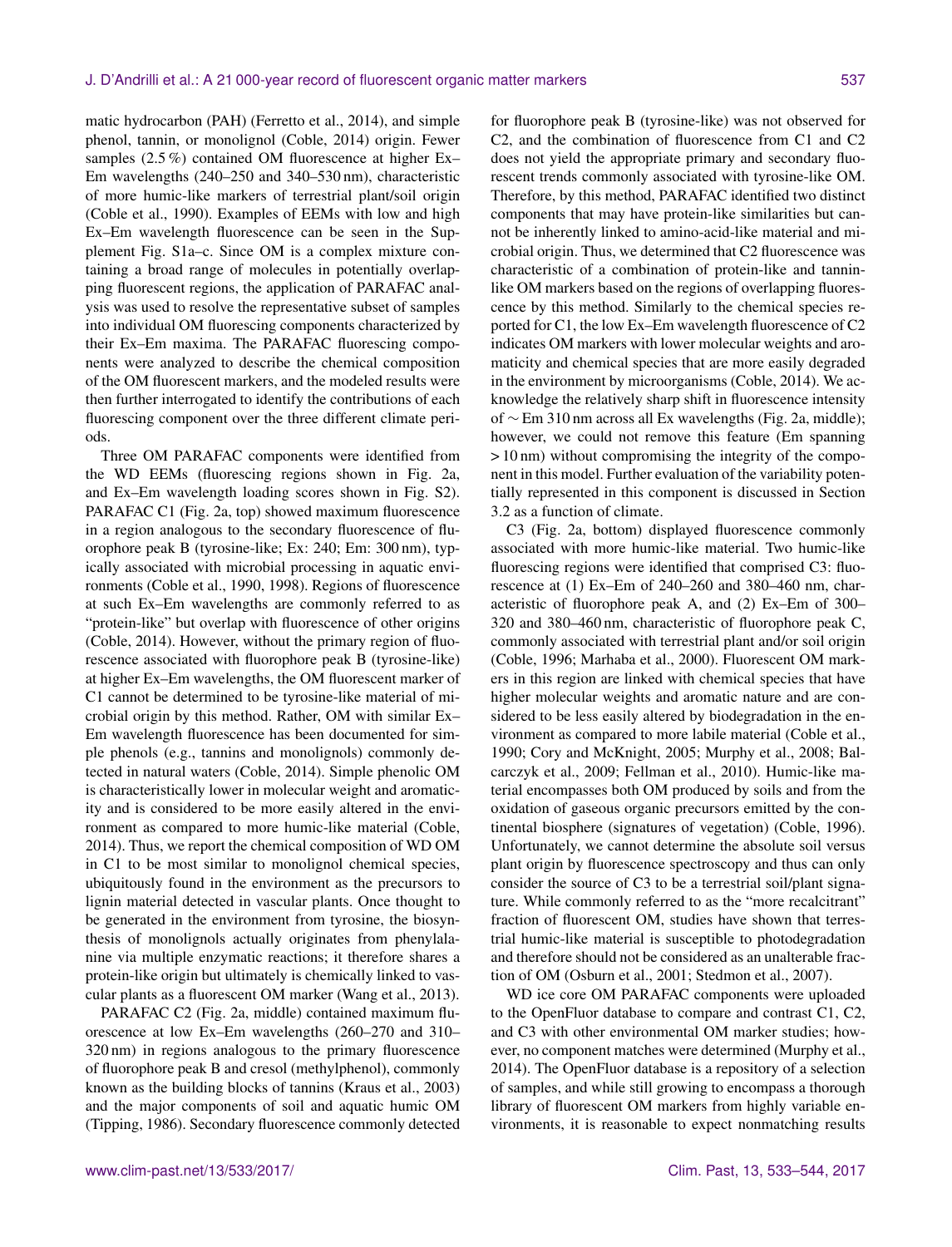based on database queries. Our results matched no previously identified PARAFAC components uploaded to the database, which we attribute to the unique scope of this work and the great volume of samples, spanning 21.0 kyr, from Antarctic ice.

# 3.2 Fluorescent OM marker contributions as a function of climate

The fluorescent intensity percentages of the components (OM marker contributions) varied not only by composition but also throughout the 21.0 kyr record (Fig. 2b). Average percentages of fluorescence intensities for each component are represented as a function of climate (LGM, LD, and Holocene) as gray dashed lines in Fig. 2b. C1 depicts the only OM marker with the comparatively greatest contributions for the LGM, describing a dominance of monolignol OM chemical species over time. In contrast, C2 and C3 OM marker contributions were lowest for the LGM, describing chemical species associated with these fluorescent regions being more prevalent in the environment or more effectively transported to WD in warmer climates. Similar average percentages were reported for C2 in the LD and the Holocene (23.52 and 22.09 %); however, the standard deviations for both climate periods were highly variable (17.45 and 21.49) as a result of the varying fluorescent intensities. Thus, no discernable trend based on the average contributions was deduced. C3 contributions were the lowest throughout all climate periods, and it is important to note that even though average contributions are presented for the LGM and LD, no observed resolved fluorophores were detected; i.e., OM markers characteristic of fluorophore peaks A and C were representative of the Holocene only.

Three separate PARAFAC models, categorized by climate period, were subsequently generated to identify imperceptible component variation potentially masked by the original model (Figs. S3 and S4). For these models C1 was found to be identical for all climate periods using this technique, and since C3 was only characteristic of the Holocene, comparing these models in this manner elucidated the variation in C2 over time (Fig. 3a–c; LGM-C2, LD-C2, and Holocene-C2). While all C2 fluorescence was situated in the same low Ex–Em wavelength region (250–300 and 300–350 nm) for all climate periods, the breadth and maxima of fluorescent regions shift, potentially describing different types of fluorescing material over time. LGM-C2 maximum fluorescence is detected at shorter Em wavelengths for the LGM (Fig. 3a), compared to the LD (Fig. 3b), corresponding to a shift to OM chemical species with comparatively higher molecular weights and aromaticity. Although quite similar, LGM-C2 and LD-C2 resulted from different fluorescing composition, suggesting that each climate period contains unique material preserved in ice cores. Following the LD, Holocene-C2 is noticeably unique compared to the LD (Fig. 3c) and shared overlapping regions of fluorescence with phenylala-



**Figure 3.** West Antarctic Ice Sheet Divide organic matter supplemental climate PARAFAC analysis combination results of C2 variation with climate periods: (a) LGM, (b) LD, and (c) Holocene. C1 identified in each climate PARAFAC model showed no variability over time, and C3 was only identified in the Holocene (Fig. S3).

nine (Teale and Weber, 1957). A shift to shorter Em wavelengths (blue shift) is commonly associated with the opposite trend of a red shift, i.e., indicating chemical species at lower molecular weights and aromaticity. Thus, our results indicate that C2 OM markers of the original PARAFAC model (Fig. 2a) and the supplementary PARAFAC models (C2 OM markers across all climate periods combined in Fig. 3a–c) describe chemical species of tannin-like and protein-like origin, with more protein-like influence in the youngest ice.

# 3.3 Trace element concentrations

The extent of terrestrial dust contributions to the fluorescent OM markers in the WD ice core was explored by analyzing the concentrations of elemental nssCa, commonly used to reconstruct past atmospheric composition in paleoclimate research. Figure 4 shows the concentrations of nssCa together with the WD ice core co-registered  $\delta^{18}$ O temperature record for reference (Marcott et al., 2014). The highest concentrations of nssCa were observed during the LGM (Fig. 4), indicating greater dust loads to Antarctica in the older ice. The transition between the LGM and the LD was characterized by a decrease in nssCa concentrations over 2.0 kyr, followed by concentrations that, on average, remain considerably lower than reported for the LGM, results that were consistent with other Arctic and Antarctic paleodust records from ice cores (Albani et al., 2016). It is important to note that no direct comparisons between dust concentrations and OM qualitative markers or concentrations can be made with these data, as that was beyond the scope of this work. Rather, this information was subsequently utilized as discussion points to infer more information regarding the OM marker origin detected in the WD ice core.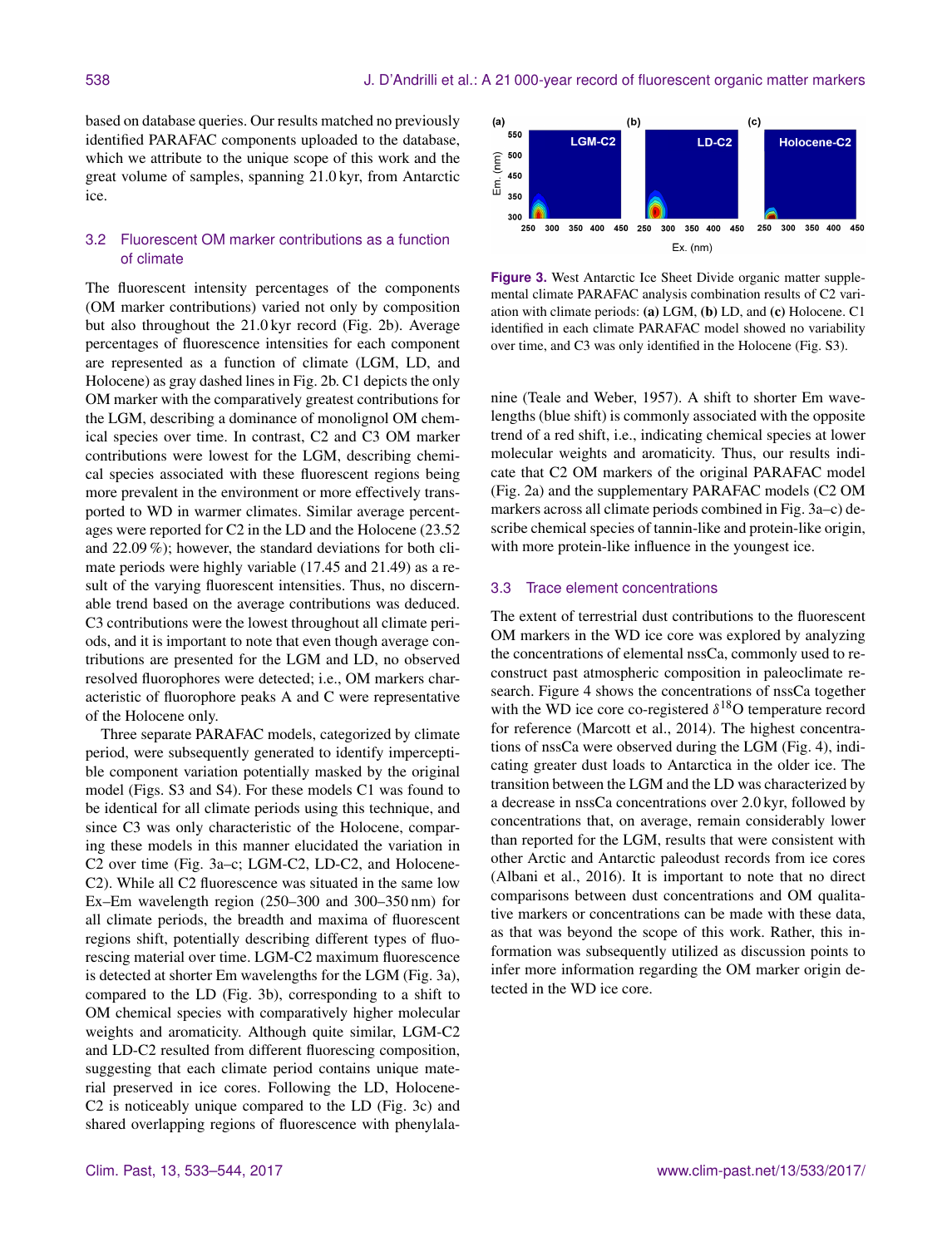

**Figure 4.** Trace element concentration of (a) non-sea salt calcium (nssCa; ppb) and (**b**) the  $\delta^{18}$ O (per mil) temperature record (Marcott et al., 2014) from the West Antarctic Ice Sheet Divide ice core as a function of time (kyr BP), dating from the LGM through the LD to the mid-Holocene.

## **4 Discussion**

#### 4.1 Deep englacial OM nature and origin

The world's glaciers and ice sheets are believed to hold nearly 6 Pg carbon (Hood et al., 2015), representing a significant component of the global carbon cycle. Ice environments function as sinks of allochthonous OM by atmospheric deposition and aeolian transport (Stubbins et al., 2012), yet our understanding of the OM source and its reactivity in these reservoirs, especially in deep ice, is in its infancy. We applied fluorescence spectroscopy to determine the climate-specific differences in OM markers and reactive nature throughout time. The composition and chemical origins associated with PARAFAC C1, C2, and C3 provided a bulk level representation of the terrestrial OM markers preserved throughout 21.0 kyr and initiated the foundation for future research. The contributions of fluorescent OM markers represented by PARAFAC C1 were dominant throughout the LGM, LD, and the Holocene compared to C2 and C3, indicating a consistent record of OM with chemical species similar to monolignols over time. As precursors to lignin-like polymers, C1 OM markers in the WD ice core represent the continual presence of terrestrially produced material effectively transported to West Antarctica. Decreasing contributions of C1 OM markers with increasing contributions of C2 and C3 suggest that more complex terrestrially derived OM is a function of ecosystem changes in a warming climate. We continue to acknowledge the fluorescence overlap at low Ex–Em wave-

lengths (C1 and C2) with regions of fluorescence that describe more easily altered "protein-like" material characteristic of microbial processes (in situ OM production and transformation); however, we cannot confirm OM microbial origin by fluorescence spectroscopy alone. Miteva et al. (2016) reported that the presence of microorganisms in deep ice cores also suggests the possibility of in situ OM processing, which could have important implications for gaseous climate records (Rhodes et al., 2013, 2016; Miteva et al., 2016). Including in situ biological OM transformations in ice core research was recently proposed as an alternate mechanism for CH<sup>4</sup> production in ice from firn layers of the WD ice core (Rhodes et al., 2016). At this juncture, our bulk level fluorescent results cannot argue that in situ OM production is a major contributor to the OM markers detected by EEMs in the WD ice core due to the lack of resolved tyrosineand tryptophan-like fluorescing components. To test specifically for such signatures, further research linking microbial metabolism to available OM energy substrates in ice cores is required.

The humic-like fluorescent OM marker contributions were considerably higher in the youngest ice, suggesting lower abundances produced and/or ineffectively interacting with the atmosphere/transport mechanisms to Antarctica in colder climates. Resolved humic-like fluorophores (peaks A and C) were not detected in the older ice from the LD and LGM periods. The first appearance of resolved humic-like OM fluorophores was reported at 11.061 kyr BP, 500 years after the Holocene began. Considering the overall characterization of OM markers with terrestrial linkages in the WD ice core, we hypothesize that increasing temperatures beyond the LGM were associated with more expansive vegetation cover and increased production and degradation of complex OM in terrestrial environments.

# 4.2 Continental dust in the WD ice core as an indicator of OM transport

Concentrations of nssCa have been shown to be a valuable proxy for terrestrial crustal dust in paleoclimate ice core records (McConnell et al., 2007; Gornitz, 2009; Lambert et al., 2012). As such, it is plausible to envisage a link between the concentrations of nssCa and other transported materials influenced by aeolian deposition, (e.g., OM concentration and composition, microbial biomass, and pollen grains). The relationship between glacial cycles and atmospheric deposition of dust in Antarctica is largely discussed in ice core studies. We applied an assumption that common transport processes of dust and OM markers together could be hypothesized only if dust and OM originated from the same continental areas. Therefore, in this work, we merely speculate on the influence of dust concentrations and OM composition measurable by fluorescence spectroscopy. While organic C concentrations were not available for this study, we present the fluorescent OM markers measured concurrently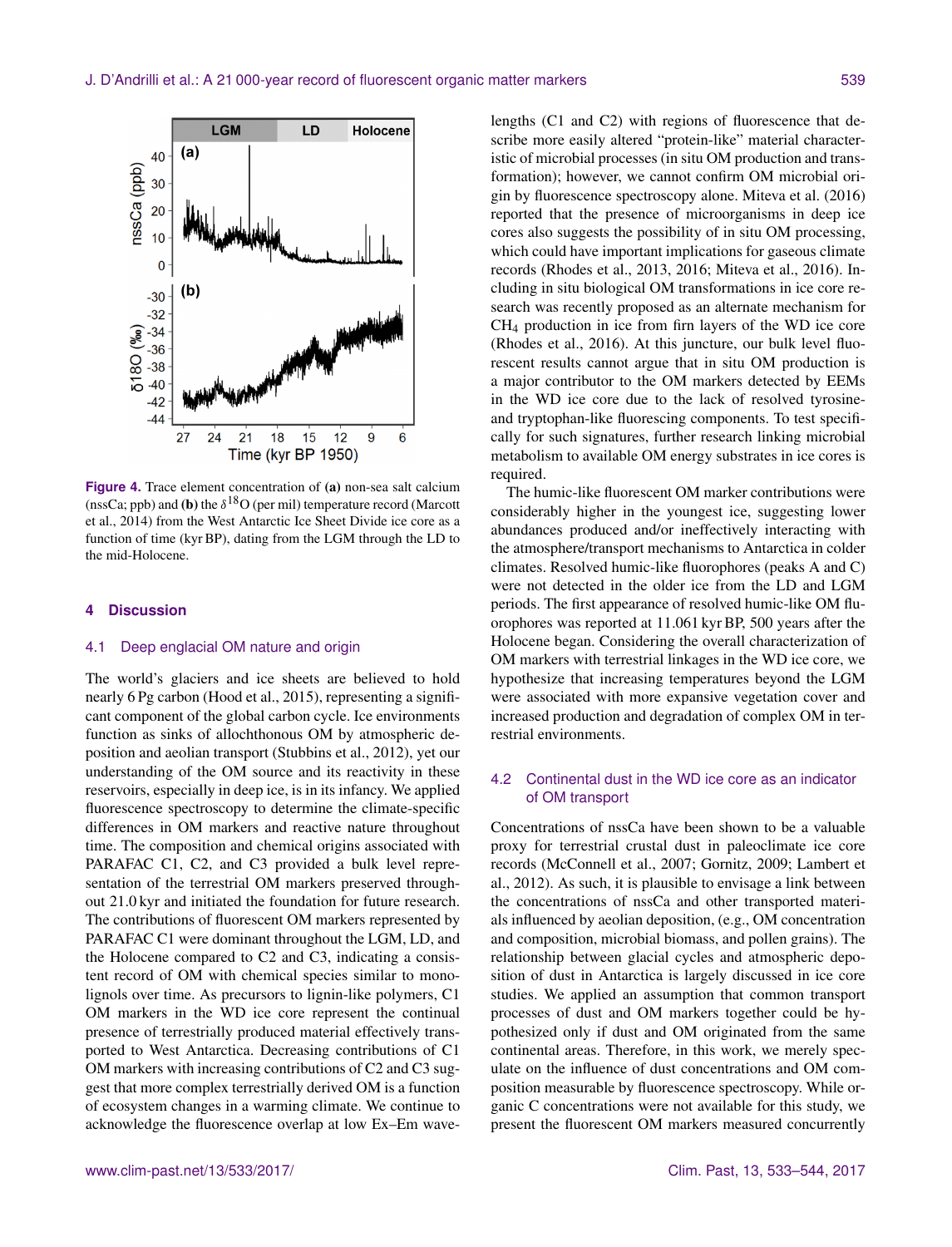with nssCa concentrations to estimate the potential strength and continental locale of various transport mechanisms as a discussion point potentially responsible for the specific types of fluorescing OM throughout history.

The LGM contained the highest concentrations of nssCa when annual snowfall deposition was low (WAIS Divide Project Members, 2013). We speculate that the larger nssCa concentrations measured during the LGM likely originated from increased local continental dust loading (of South America origin) as well as more efficient atmospheric transport. At the end of the LGM, nssCa concentrations declined around 18.0–16.0 kyr BP, near the beginning of the LD, reflecting a decrease in continental dust loading as the climate warmed. Throughout the LD and the Holocene, abrupt increases or spikes in nssCa concentrations were observed over shorter timescales, potentially representing other continental contributors (e.g., Australia) that may play a significant role. These increases may be linked to other atmospheric events, emphasizing the plethora of mechanisms by which OM can be transported to Antarctica.

## 4.3 OM marker source fluctuations over time

Fluctuations in ice core OM fluorescent markers may be driven by a multitude of variables, including ecosystem productivity, changes in precipitation and accumulation due to temperature shifts, sea ice extent, wind patterns, fires, and volcanic activity, most of which are in some way governed by the relative climate conditions. Sea ice extent was determined from the concentration of ssNa in the WD ice core (WAIS Divide Project Members, 2013). Higher concentrations of ssNa were associated with more extensive sea ice cover in colder climates, whereas decreased ssNa concentrations coincided with  $\delta^{18}$ O enrichment and implied less sea ice extent during warmer climates (WAIS Divide Project Members, 2013). Higher concentrations of crustal dust (of South American origin) were predicted to also be a result of greater sea ice extent in the LGM, compared to lower transport when sea ice extent retreats (WAIS Divide Project Members, 2013). Changes in atmospheric circulation could also affect OM transport to WD and have been reported as a possible explanation for the decrease in ssNa concentrations at the end of the LGM (WAIS Divide Project Members, 2013). Concentrations of ssNa can thus serve as a proxy for multiple reconstructions and may also be used to indicate more or less marine influences on the WD ice core OM markers. We speculate that extensive sea ice cover would reduce the effect of marine influences on the WD ice core OM compared to when the ocean is less covered.

As our WD OM marker record represents the first continuous ice core data set, we cannot directly compare our record with other ice core OM records to better understand the C cycling of our past. Instead, we employ marine sediment records that described C production and cycling on the same relative dating scales (LGM to mid-Holocene).

We consider the qualitative fluorescent OM marker contributions in the WD ice core record to be a function of changing environmental influences over time. Three OM markers were identified to track the relative contributions of different types of fluorescing material in the LGM, LD, and the Holocene. The largest contributions of C1 were present in the LGM, indicating that C materials similar to monolignol species, potentially originating from South America, were prevalent signatures of a more ice-covered Earth. Lower contributions of OM markers similar to tannin- and humic-like material were observed in the LGM, describing lower abundances in the environment or less effective interaction with the atmosphere. At the onset of warming, the years in between the LGM and the Holocene (6.0 kyr) were a transitional period, encompassing a climate with rising temperatures and decreasing sea ice extent. The contributions of all three PARAFAC components shift from the LGM to the LD, towards decreased monolignol OM and greater influence of more tannin- and humic-like material. OM markers (LGM- , LD-, and Holocene-C2) represented by the supplementary PARAFAC models (Fig. 3a–c) captured C2 variation during the relatively rapid changes in climate. All three components identified as C2 had different fluorescent Ex–Em wavelength maxima, indicating shifts to different OM markers characteristic of this transition time. The years between 13.0 and 11.5 kyr BP, at the end of the LD, defined as the Antarctic cold reversal, incorporate a depression of temperature, just prior to the early Holocene, where reports of Ca and dust concentrations increase (Delmonte et al., 2002). These environmental fluctuations during the Antarctic cold reversal were also measured in the WD ice core (increases in nssCa between 13.0 and 11.5 kry BP; Fig. 4), and we speculate that they may also explain the different fluorescent OM markers in the LD (Fig. 3a–c) compared to the LGM and the Holocene. We submit that the fluctuations in C2 OM markers were a result of a multitude of environmental changes reflecting different C dynamics occurring over 21.0 kyr.

The Holocene marked the only period containing evidence of a more humic-like OM PARAFAC component (C3), albeit with relatively low-percentage contributions. Based on marine sediment records, the Holocene is characterized by higher levels of C productivity and vegetation cover (Ciais et al., 2012), with atmospheric temperatures and the potential for marine influences at their highest. With gross terrestrial C production estimated to be double that of the LGM (Ciais et al., 2012), it is reasonable to predict that the Holocene would contain, comparatively, the most heterogeneous mixture of OM. With temperatures rising rapidly, Earth's atmosphere changed drastically in the Holocene, and atmospheric concentrations of  $CO<sub>2</sub>$  and  $CH<sub>4</sub>$  increased substantially (WAIS Divide Project Members, 2013, 2015) from natural processes. Reports of higher concentrations of  $CO<sub>2</sub>$  and CH<sup>4</sup> also suggests evidence of increased levels of C utilization and production in the Holocene, which agrees with the humic-like and potentially more degraded types of fluoresc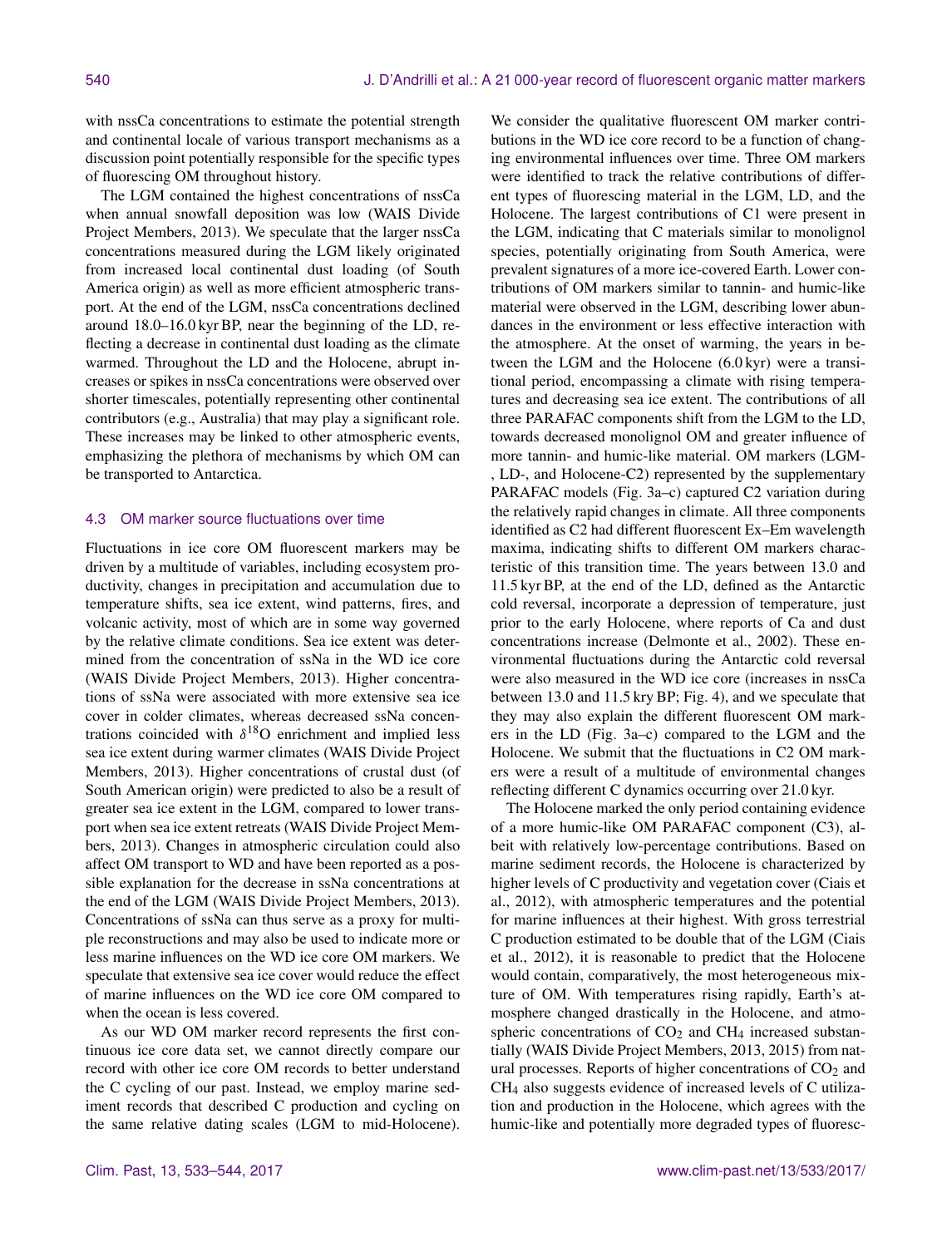ing OM markers observed in the youngest ice. Overall, the OM present in the WD ice core was dominated by materials fluorescing at low Ex–Em wavelengths, describing more easily altered chemical species upon exposure to surrounding environments if released from the ice lattice. Further research is necessary to measure the patterns of potential OM transformation pathways upon melting and retreat. Specifically, measuring the susceptibility of ice core OM to photodegradation and also microbial metabolism (respiration rates,  $CO<sub>2</sub>$ ) and/or CH<sup>4</sup> concentration accumulation) is a necessary next step to project how this material could impact atmospheric concentrations of greenhouse gases in a warming climate.

# **5 Conclusions**

OM is a complex mixture of heterogeneous, polydisperse, and polycyclic molecules, the nature of which may result from multiple sources. Analyses of the WD OM markers by fluorescence spectroscopy allowed for the development of a series of interrelated climate and chemical records focused on understanding changes in C dynamics in global systems spanning 21.0 kyr of Earth's history. PARAFAC modeling of the WD ice core fluorescent OM markers identified components used to better understand ecological influences in a changing climate, providing more information on the types of C produced than is currently reported in marine sediment records. Simple phenolic fluorescent OM markers were dominant features in all WD samples over time, suggesting a strong terrestrial OM control of Earth's past ecosystems. More humic-like OM fluorescence, characteristic of more degraded material was only detected in the Holocene, at a time when temperatures were warmer, precipitation and accumulation was greater, C productivity was higher, and tundra ecosystems were less expansive, advancing the probability of effective interaction of organic materials with the atmosphere. OM fluorescent markers detected in the WD ice core within different climates may have fluctuated as a result of the diverse variables introduced as the atmosphere and C processing dynamics shifted over time. Taken together, the fluorescent OM markers in the WD ice core suggest that simple phenolic chemical species such as monolignols and cresols (precursors to lignins and tannins) prevailed in all climate periods and were the greatest contributors to Earth's atmospheric composition throughout history.

**Data availability.** WAIS Divide ice core fluorescent PARAFAC modeled component data are available at [www.openfluor.org,](www.openfluor.org) the open-source database for comparing fluorescence spectra.

The Supplement related to this article is available online at [doi:10.5194/cp-13-533-2017-supplement.](http://dx.doi.org/10.5194/cp-13-533-2017-supplement)

**Author contributions.** Juliana D'Andrilli, Christine M. Foreman, John C. Priscu, and Joseph R. McConnell, John C. Priscu, and Joseph R. McConnell designed the experiments, and Juliana D'Andrilli and Michael Sigl carried them out. Both Juliana D'Andrilli and Michael Sigl were a part of the ice core melting team, and Joseph R. McConnell and Michael Sigl calculated the dating scale for all samples. Juliana D'Andrilli prepared the paper with contributions from all coauthors.

**Competing interests.** The authors declare that they have no conflict of interest.

**Acknowledgements.** This work was supported by the National Science Foundation (NSF) Division of Antarctic Sciences through PLR-0839075, -0839093, and -1142166. We thank the West Antarctic Ice Sheet (WAIS) Divide Core community and field teams, participants of the WAIS Divide Meetings 2010–2013, the National Ice Core Laboratory (NICL), and members of the McConnell laboratory team who assisted in ice core melting in 2011–2012. Special thanks to G. R. Aiken, K. Hunt, J. R. Junker, D. M. McKnight, C. A. Stedmon, our anonymous reviewers, and A. Baker for their suggestions and contributions regarding organizing large dataset analyses and fluorescent interpretations. The authors appreciate the support of the WAIS Divide Science Coordination Office at the Desert Research Institute, Reno, NV, USA, and the University of New Hampshire, USA, for the collection and distribution of the WAIS Divide ice cores and related tasks (NSF Grants 0230396, 0440817, 0944348, and 0944266). Kendrick Taylor led the field effort that collected the samples. The NSF Division of Polar Programs also funded the Ice Drilling Program Office (IDPO) and Ice Drilling Design and Operations (IDDO) group for coring activities. We thank NICL for curation of the core, the Antarctic Support Contractor for logistics support in Antarctica, and the 109th New York Air Guard for airlift in Antarctica. Any opinions, findings, or conclusions expressed in this material are those of the authors and do not necessarily reflect the views of the NSF.

Edited by: C. Barbante Reviewed by: three anonymous referees

#### **References**

- Acree, W. E., Tucker, S. A., and Fetzer, J. C.: Fluorescence Emission Properties of Polycyclic Aromatic Compounds in Review, Polycycl. Aromat. Comp., 2, 75–105, doi[:10.1080/10406639108048933,](http://dx.doi.org/10.1080/10406639108048933) 1991.
- Albani, S., Mahowald, N. M., Murphy, L. N., Raiswell, R., Moore, J. K., Anderson, R. F., McGee, D., Bradtmiller, L. I., Delmonte, B., Hesse, P. P., and Mayewski, P. A.: Paleodust variability since the Last Glacial Maximum and implications for iron inputs to the ocean, Geophys. Res. Lett., 43, 3944–3954, doi[:10.1002/2016GL067911,](http://dx.doi.org/10.1002/2016GL067911) 2016.
- Alley, R. B.: The Two-Mile Time Machine: Ice Cores, Abrupt Climate Change, and Our Future, Princeton University Press, Princeton, New Jersey, 2002.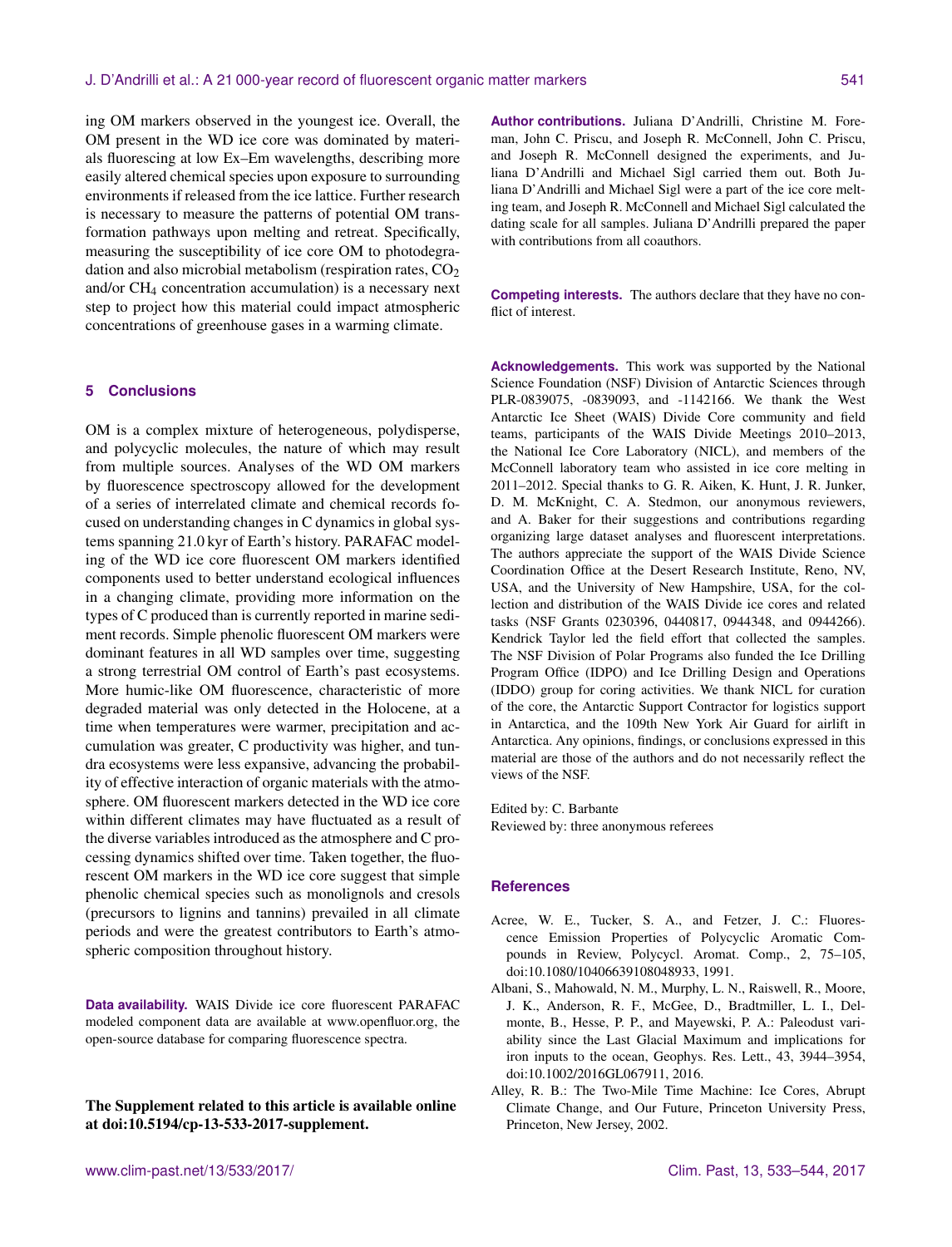- Balcarczyk, K. L., Jones, J. B., Jaffe, R., and Maie, N.: Stream dissolved organic matter bioavailability and composition in watersheds underlain with discontinuous permafrost, Biogeochemistry, 94, 255–270, doi[:10.1007/s10533-009-9324-x,](http://dx.doi.org/10.1007/s10533-009-9324-x) 2009.
- Banta, J. R., McConnell, J. R., Frey, M. M., Bales, R. C., and Taylor, K.: Spatial and temporal variability in snow accumulation at the West Antarctic Ice Sheet Divide over recent centuries, J. Geophys. Res.-Atmos., 113, 10.1029/2008jd010235, 2008.
- Barletta, R. E., Priscu, J. C., Mader, H. M., Jones, W. L., and Roe, C. H.: Chemical analysis of ice vein microenvironments: II. Analysis of glacial samples from Greenland and Antarctica, J. Glaciol., 58, 1109–1118, doi[:10.3189/2012JoG12J112,](http://dx.doi.org/10.3189/2012JoG12J112) 2012.
- Battin, T. J., Kaplan, L. A., Findlay, S., Hopkinson, C. S., Marti, E., Packman, A. I., Newbold, J. D., and Sabater, F.: Biophysical controls on organic carbon fluxes in fluvial networks, Nat. Geosci., 1, 95–100, doi[:10.1038/ngeo101,](http://dx.doi.org/10.1038/ngeo101) 2008.
- Bro, R.: PARAFAC. Tutorial and applications, Chemometr. Intell. Lab., 38, 149–171, doi[:10.1016/S0169-7439\(97\)00032-4,](http://dx.doi.org/10.1016/S0169-7439(97)00032-4) 1997.
- Cawley, K. M., Butler, K. D., Aiken, G. R., Larsen, L. G., Huntington, T. G., and McKnight, D. M.: Identifying fluorescent pulp mill effluent in the Gulf of Maine and its watershed, Mar. Pollut. Bull., 64, 1678–1687, doi[:10.1016/j.marpolbul.2012.05.040,](http://dx.doi.org/10.1016/j.marpolbul.2012.05.040) 2012.
- Ciais, P., Tagliabue, A., Cuntz, M., Bopp, L., Scholze, M., Hoffmann, G., Lourantou, A., Harrison, S. P., Prentice, I. C., Kelley, D. I., Koven, C., and Piao, S. L.: Large inert carbon pool in the terrestrial biosphere during the Last Glacial Maximum, Nat. Geosci., 5, 74–79, doi[:10.1038/Ngeo1324,](http://dx.doi.org/10.1038/Ngeo1324) 2012.
- Coble, P. G., Green, S. A., Blough, N. V., and Gagosian, R. B.: Characterization of Dissolved Organic-Matter in the Black-Sea by Fluorescence Spectroscopy, Nature, 348, 432–435, doi[:10.1038/348432a0,](http://dx.doi.org/10.1038/348432a0) 1990.
- Coble, P. G.: Characterization of marine and terrestrial DOM in seawater using excitation emission matrix spectroscopy, Mar. Chem., 51, 325–346, doi[:10.1016/0304-4203\(95\)00062-3,](http://dx.doi.org/10.1016/0304-4203(95)00062-3) 1996.
- Coble, P. G., Del Castillo, C. E., and Avril, B.: Distribution and optical properties of CDOM in the Arabian Sea during the 1995 Southwest Monsoon, Deep-Sea Res. Pt. II, 45, 2195–2223, doi[:10.1016/S0967-0645\(98\)00068-X,](http://dx.doi.org/10.1016/S0967-0645(98)00068-X) 1998.
- Coble, P. G., Lead, J., Baker, A., Reynolds, D. M., and Spencer, R. G. M.: Aquatic Organic Matter Fluorescence, Cambridge University Press, Cambridge, 35–74, 2014.
- Cory, R. M. and McKnight, D. M.: Fluorescence spectroscopy reveals ubiquitous presence of oxidized and reduced quinones in dissolved organic matter, Environ. Sci. Technol., 39, 8142–8149, doi[:10.1021/es0506962,](http://dx.doi.org/10.1021/es0506962) 2005.
- Dansgaard, W., Johnsen, S. J., Clausen, H. B., Dahljensen, D., Gundestrup, N. S., Hammer, C. U., Hvidberg, C. S., Steffensen, J. P., Sveinbjornsdottir, A. E., Jouzel, J., and Bond, G.: Evidence for General Instability of Past Climate from a 250-Kyr Ice-Core Record, Nature, 364, 218–220, doi[:10.1038/364218a0,](http://dx.doi.org/10.1038/364218a0) 1993.
- Delmonte, B., Petit, J. R., and Maggi, V.: Glacial to Holocene implications of the new 27 000-year dust record from the EPICA Dome C (East Antarctica) ice core, Clim. Dynam., 18, 647–660, doi[:10.1007/s00382-001-0193-9,](http://dx.doi.org/10.1007/s00382-001-0193-9) 2002.
- Fellman, J. B., Hood, E., and Spencer, R. G. M.: Fluorescence spectroscopy opens new windows into dissolved organic matter dynamics in freshwater ecosystems: A review, Limnol. Oceanogr., 55, 2452–2462, doi[:10.4319/lo.2010.55.6.2452,](http://dx.doi.org/10.4319/lo.2010.55.6.2452) 2010.
- Ferretto, N., Tedetti, M., Guigue, C., Mounier, S., Redon, R., and Goutx, M.: Identification and quantification of known polycyclic aromatic hydrocarbons and pesticides in complex mixtures using fluorescence excitation-emission matrices and parallel factor analysis, Chemosphere, 107, 344–353, doi[:10.1016/j.chemosphere.2013.12.087,](http://dx.doi.org/10.1016/j.chemosphere.2013.12.087) 2014.
- Gornitz, V.: Mineral Indicators Of Past Climates, in: Encyclopedia of Paleoclimatology and Ancient Environments, edited by: Gornitz, V., Encyclopedia of Earth Sciences Series, Springer Netherlands, 573–583, 2009.
- Hood, E., Battin, T. J., Fellman, J., O'Neel, S., and Spencer, R. G. M.: Storage and release of organic carbon from glaciers and ice sheets, Nat. Geosci., 8, 91–96, doi[:10.1038/Ngeo2331,](http://dx.doi.org/10.1038/Ngeo2331) 2015.
- Jansen, E., Overpeck, J., Briffa, K. R., Duplessy, J.-C., Joos, F., Masson-Delmotte, V., Olago, D., Otto-Bliesner, O., Peltrier, W. R., Rahmstorf, S., Ramesh, R., Raynaud, D., Rind, D., Solomina, O., Villalba, R., and Zhang, D.: Paleoclimate, in: IPCC 2007: Climate Change 2007 – The Physical Science Basis, edited by: Solomon, S., Qin, D., Manning, M., Chen, Z., Marquis, M., Averyt, K. B., Tignor, M., and Miller, H. L., Cambridge University Press, Cambridge, 2007.
- Johnsen, S. J., DahlJensen, D., Gundestrup, N., Steffensen, J. P., Clausen, H. B., Miller, H., Masson-Delmotte, V., Sveinbjornsdottir, A. E., and White, J.: Oxygen isotope and palaeotemperature records from six Greenland ice-core stations: Camp Century, Dye-3, GRIP, GISP2, Renland and NorthGRIP, J. Quaternary Sci., 16, 299–307, doi[:10.1002/jqs.622,](http://dx.doi.org/10.1002/jqs.622) 2001.
- Kraus, T. E. C., Yu, Z., Preston, C. M., Dahlgren, R. A., and Zasoski, R. J.: Linking Chemical Reactivity and Protein Precipitation to Structural Characteristics of Foliar Tannins, J. Chem. Ecol., 29, 703–730, doi[:10.1023/A:1022876804925,](http://dx.doi.org/10.1023/A:1022876804925) 2003.
- Lambert, F., Bigler, M., Steffensen, J. P., Hutterli, M., and Fischer, H.: Centennial mineral dust variability in high-resolution ice core data from Dome C, Antarctica, Clim. Past, 8, 609–623, doi[:10.5194/cp-8-609-2012,](http://dx.doi.org/10.5194/cp-8-609-2012) 2012.
- Lawaetz, A. J. and Stedmon, C. A.: Fluorescence Intensity Calibration Using the Raman Scatter Peak of Water, Appl. Spectrosc., 63, 936–940, , 2009.
- Legrand, M. and Mayewski, P.: Glaciochemistry of polar ice cores: A review, Rev Geophys, 35, 219–243, doi[:10.1029/96rg03527,](http://dx.doi.org/10.1029/96rg03527) 1997.
- Legrand, M., Preunkert, S., Jourdain, B., Guilhermet, J., Fain, X., Alekhina, I., and Petit, J. R.: Water-soluble organic carbon in snow and ice deposited at Alpine, Greenland, and Antarctic sites: a critical review of available data and their atmospheric relevance, Clim. Past, 9, 2195–2211, doi[:10.5194/cp-9-2195-2013,](http://dx.doi.org/10.5194/cp-9-2195-2013) 2013.
- Luthi, D., Le Floch, M., Bereiter, B., Blunier, T., Barnola, J. M., Siegenthaler, U., Raynaud, D., Jouzel, J., Fischer, H., Kawamura, K., and Stocker, T. F.: High-resolution carbon dioxide concentration record 650 000–800 000 years before present, Nature, 453, 379–382, doi[:10.1038/nature06949,](http://dx.doi.org/10.1038/nature06949) 2008.
- Marcott, S. A., Bauska, T. K., Buizert, C., Steig, E. J., Rosen, J. L., Cuffey, K. M., Fudge, T. J., Severinghaus, J. P., Ahn, J., Kalk, M. L., McConnell, J. R., Sowers, T., Taylor, K. C., White, J. W., and Brook, E. J.: Centennial-scale changes in the global carbon cycle during the last deglaciation, Nature, 514, 616–619, doi[:10.1038/nature13799,](http://dx.doi.org/10.1038/nature13799) 2014.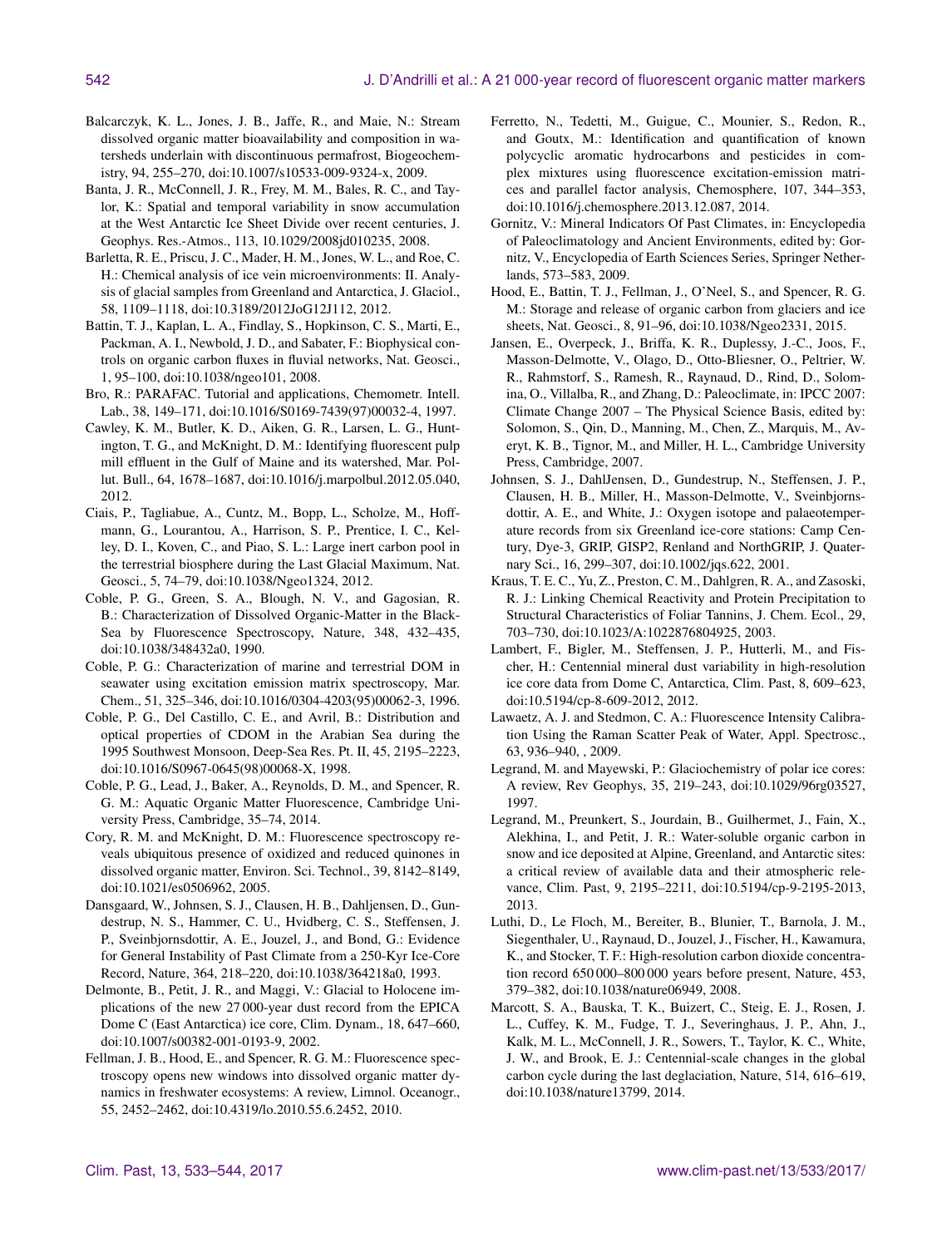## J. D'Andrilli et al.: A 21 000-year record of fluorescent organic matter markers 543

- Marhaba, T. F., Van, D., and Lippincott, L.: Rapid identification of dissolved organic matter fractions in water by spectral fluorescent signatures, Water Res., 34, 3543–3550, doi[:10.1016/S0043-](http://dx.doi.org/10.1016/S0043-1354(00)00090-7) [1354\(00\)00090-7,](http://dx.doi.org/10.1016/S0043-1354(00)00090-7) 2000.
- McConnell, J. R., Lamorey, G. W., Lamber, S. W., and Taylor, K. C.: Continuous ice-core chemical analyses using inductively Coupled Plasma Mass Spectrometry, Environ. Sci. Technol., 36, 7– 11, doi[:10.1021/es011088z,](http://dx.doi.org/10.1021/es011088z) 2002.
- McConnell, J. R., Aristarain, A. J., Banta, J. R., Edwards, P. R., and Simoes, J. C.: 20th-Century doubling in dust archived in an Antarctic Peninsula ice core parallels climate change and desertification in South America, P. Natl. Acad. Sci. USA, 104, 5743– 5748, doi[:10.1073/pnas.0607657104,](http://dx.doi.org/10.1073/pnas.0607657104) 2007.
- McConnell, J. R., Maselli, O. J., Sigl, M., Vallelonga, P., Neumann, T., Anschutz, H., Bales, R. C., Curran, M. A. J., Das, S. B., Edwards, R., Kipfstuhl, S., Layman, L., and Thomas, E. R.: Antarctic-wide array of high-resolution ice core records reveals pervasive lead pollution began in 1889 and persists today, Sci. Rep.-UK, 4, 1–5, doi[:10.1038/srep05848,](http://dx.doi.org/10.1038/srep05848) 2014.
- Miller, M. P. and McKnight, D. M.: Comparison of seasonal changes in fluorescent dissolved organic matter among aquatic lake and stream sites in the Green Lakes Valley, J. Geophys. Res.- Biogeo., 115, 1–14, doi[:10.1029/2009jg000985,](http://dx.doi.org/10.1029/2009jg000985) 2010.
- Miller, M. P., Simone, B. E., McKnight, D. M., Cory, R. M., Williams, M. W., and Boyer, E. W.: New light on a dark subject: comment, Aquat. Sci., 72, 269–275, doi[:10.1007/s00027-](http://dx.doi.org/10.1007/s00027-010-0130-2) [010-0130-2,](http://dx.doi.org/10.1007/s00027-010-0130-2) 2010.
- Miteva, V., Teacher, C., Sowers, T., and Brenchley, J.: Comparison of the microbial diversity at different depths of the GISP2 Greenland ice core in relationship to deposition climates, Environ. Microbiol., 11, 640–656, doi[:10.1111/j.1462-2920.2008.01835.x,](http://dx.doi.org/10.1111/j.1462-2920.2008.01835.x) 2009.
- Miteva, V., Sowers, T., Schüpbach, S., Fischer, H., and Brenchley, J.: Geochemical and Microbiological Studies of Nitrous Oxide Variations within the New NEEM Greenland Ice Core during the Last Glacial Period, Geomicrobiol. J., 33, 647–660, doi[:10.1080/01490451.2015.1074321,](http://dx.doi.org/10.1080/01490451.2015.1074321) 2016.
- Murphy, K. R., Stedmon, C. A., Waite, T. D., and Ruiz, G. M.: Distinguishing between terrestrial and autochthonous organic matter sources in marine environments using fluorescence spectroscopy, Mar. Chem., 108, 40–58, doi[:10.1016/j.marchem.2007.10.003,](http://dx.doi.org/10.1016/j.marchem.2007.10.003) 2008.
- Murphy, K. R., Stedmon, C. A., Graeber, D., and Bro, R.: Fluorescence spectroscopy and multi-way techniques. PARAFAC, Anal. Methods-UK, 5, 6557–6566, doi[:10.1039/c3ay41160e,](http://dx.doi.org/10.1039/c3ay41160e) 2013.
- Murphy, K. R., Stedmon, C. A., Wenig, P., and Bro, R.: OpenFluoran online spectral library of auto-fluorescence by organic compounds in the environment, Anal. Methods-UK, 6, 658–661, doi[:10.1039/c3ay41935e,](http://dx.doi.org/10.1039/c3ay41935e) 2014.
- Osburn, C. L., Morris, D. P., Thorn, K. A., and Moeller, R. E.: Chemical and optical changes in freshwater dissolved organic matter exposed to solar radiation, Biogeochemistry, 54, 251–278, doi[:10.1023/A:1010657428418,](http://dx.doi.org/10.1023/A:1010657428418) 2001.
- Petit, J. R., Jouzel, J., Raynaud, D., Barkov, N. I., Barnola, J. M., Basile, I., Bender, M., Chappellaz, J., Davis, M., Delaygue, G., Delmotte, M., Kotlyakov, V. M., Legrand, M., Lipenkov, V. Y., Lorius, C., Pepin, L., Ritz, C., Saltzman, E., and Stievenard, M.: Climate and atmospheric history of the past 420 000 years

from the Vostok ice core, Antarctica, Nature, 399, 429–436, doi[:10.1038/20859,](http://dx.doi.org/10.1038/20859) 1999.

- Priscu, J. C. and Christner, B. C.: Earth's Icy Biosphere, in: Microbial Diversity and Bioprospecting, edited by: Bull, A. T., American Society for Microbiology Press, Washington DC, 130–145, 2004.
- Priscu, J. C., Christner, B. C., Foreman, C. M., and Royston-Bishop, G.: Biological Material in Ice Cores in: Encyclopedia of Quaternary Sciences, Elsevier BV, UK, 2007.
- Priscu, J. C., Tulaczyk, S., Studinger, M., Kennicutt, M. C., Christner, B. C., and Foreman, C. M.: Antarctic Subglacial Water: Origin, Evolution, and Ecology., in: Polar Lakes and Rivers, edited by: Vincent, W. and Laybourn-Parry, J., Oxford Press, 119–136, 2008.
- Rhodes, R. H., Fain, X., Stowasser, C., Blunier, T., Chappellaz, J., McConnell, J. R., Romanini, D., Mitchell, L. E., and Brook, E. J.: Continuous methane measurements from a late Holocene Greenland ice core: Atmospheric and in-situ signals, Earth Planet. Sc. Lett., 368, 9–19, doi[:10.1016/j.epsl.2013.02.034,](http://dx.doi.org/10.1016/j.epsl.2013.02.034) 2013.
- Rhodes, R. H., Fain, X., Brook, E. J., McConnell, J. R., Maselli, O. J., Sigl, M., Edwards, J., Buizert, C., Blunier, T., Chappellaz, J., and Freitag, J.: Local artifacts in ice core methane records caused by layered bubble trapping and in situ production: a multi-site investigation, Clim. Past, 12, 1061–1077, doi[:10.5194/cp-12-1061-](http://dx.doi.org/10.5194/cp-12-1061-2016) [2016,](http://dx.doi.org/10.5194/cp-12-1061-2016) 2016.
- Stedmon, C. A., Markager, S., and Bro, R.: Tracing dissolved organic matter in aquatic environments using a new approach to fluorescence spectroscopy, Mar. Chem., 82, 239–254, doi[:10.1016/s0304-4203\(03\)00072-0,](http://dx.doi.org/10.1016/s0304-4203(03)00072-0) 2003.
- Stedmon, C. A., Markager, S., Tranvik, L., Kronberg, L., Slätis, T., and Martinsen, W.: Photochemical production of ammonium and transformation of dissolved organic matter in the Baltic Sea, Mar. Chem., 104, 227–240, doi[:10.1016/j.marchem.2006.11.005,](http://dx.doi.org/10.1016/j.marchem.2006.11.005) 2007.
- Stedmon, C. A. and Bro, R.: Characterizing dissolved organic matter fluorescence with parallel factor analysis: a tutorial, Limnol. Oceanogr.-Meth., 6, 572–579, 2008.
- Stedmon, C. A. and Cory, R. M.: Biological Origins and Fate of Fluorescent Dissolved Organic Matter in Aquatic Environments, Camb. Env. Ch., 278–299, doi[:10.1017/Cbo9781139045452,](http://dx.doi.org/10.1017/Cbo9781139045452) 2014.
- Stubbins, A., Hood, E., Raymond, P. A., Aiken, G. R., Sleighter, R. L., Hernes, P. J., Butman, D., Hatcher, P. G., Striegl, R. G., Schuster, P., Abdulla, H. A. N., Vermilyea, A. W., Scott, D. T., and Spencer, R. G. M.: Anthropogenic aerosols as a source of ancient dissolved organic matter in glaciers, Nat. Geosci., 5, 198– 201, doi[:10.1038/Ngeo1403,](http://dx.doi.org/10.1038/Ngeo1403) 2012.
- Teale, F. W. J. and Weber, G.: Ultraviolet fluorescence of the aromatic amino acids, Biochem. J., 65, 476–482, 1957.
- Tipping, E.: Humic substances in soil, sediment and water: Geochemistry, isolation and characterization edited by: Aiken, G. R., McKnight, D. M., Wershaw, R. L., and MacCarthy, P., Geol. J., 21, 213–214, doi[:10.1002/gj.3350210213,](http://dx.doi.org/10.1002/gj.3350210213) 1986.
- Tucker, S. A., Amszi, V. L., and Acree, W. E.: Primary and Secondary Inner Filtering – Effect of K2cr2o7 on Fluorescence Emission Intensities of Quinine Sulfate, J. Chem. Educ., 69, A8, A11 and A12, 1992.